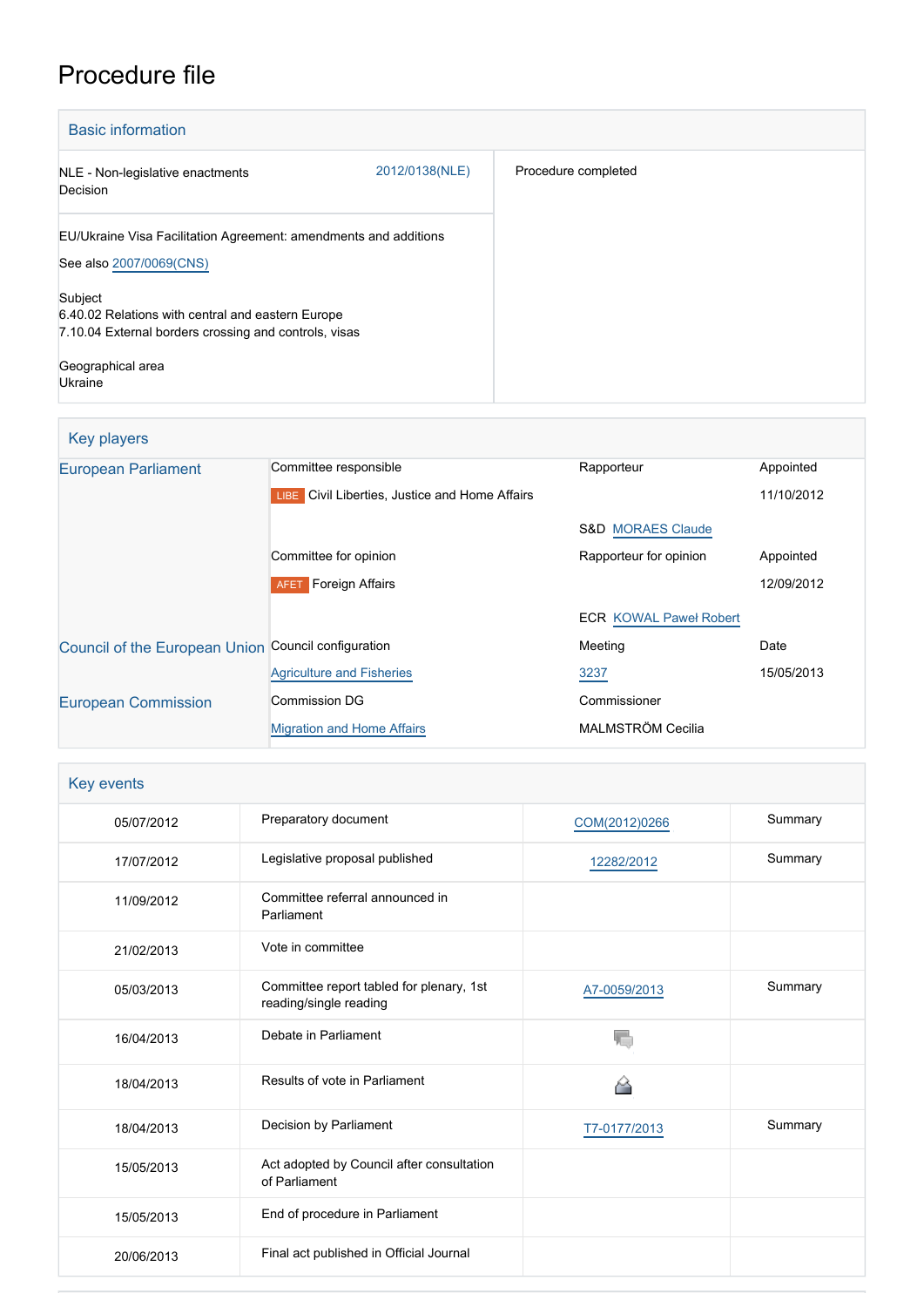| <b>Technical information</b> |                                                                                                      |
|------------------------------|------------------------------------------------------------------------------------------------------|
| Procedure reference          | 2012/0138(NLE)                                                                                       |
| Procedure type               | NLE - Non-legislative enactments                                                                     |
| Procedure subtype            | Consent by Parliament                                                                                |
| Legislative instrument       | Decision                                                                                             |
|                              | See also 2007/0069(CNS)                                                                              |
| Legal basis                  | Treaty on the Functioning of the EU TFEU 077-p2; Treaty on the Functioning<br>of the EU TFEU 218-p6a |
| Other legal basis            | Rules of Procedure EP 159                                                                            |
| Stage reached in procedure   | Procedure completed                                                                                  |
| Committee dossier            | LIBE/7/10008                                                                                         |

| Documentation gateway                                              |             |               |            |            |         |
|--------------------------------------------------------------------|-------------|---------------|------------|------------|---------|
| Preparatory document                                               |             | COM(2012)0266 | 05/07/2012 | EC.        | Summary |
| Legislative proposal                                               |             | 12282/2012    | 17/07/2012 | CSL        | Summary |
| Document attached to the procedure                                 |             | 11044/2012    | 17/07/2012 | <b>CSL</b> |         |
| Committee draft report                                             |             | PE504.019     | 21/01/2013 | EP         |         |
| Committee opinion                                                  | <b>AFET</b> | PE500.439     | 22/01/2013 | <b>EP</b>  |         |
| Committee report tabled for plenary, 1st<br>reading/single reading |             | A7-0059/2013  | 05/03/2013 | <b>EP</b>  | Summary |
| Text adopted by Parliament, 1st<br>reading/single reading          |             | T7-0177/2013  | 18/04/2013 | EP         | Summary |

### Additional information

| National parliaments | IPEX<br>__________ |
|----------------------|--------------------|
| European Commission  | <b>EUR-Lex</b>     |

#### Final act

 [Decision 2013/297](https://eur-lex.europa.eu/smartapi/cgi/sga_doc?smartapi!celexplus!prod!CELEXnumdoc&lg=EN&numdoc=32013D0297) [OJ L 168 20.06.2013, p. 0010](https://eur-lex.europa.eu/legal-content/EN/TXT/?uri=OJ:L:2013:168:TOC) Summary

# EU/Ukraine Visa Facilitation Agreement: amendments and additions

PURPOSE: to conclude an Agreement between the European Union and Ukraine amending the Agreement between the European Community and Ukraine on the facilitation of the issuance of visas.

PROPOSED ACT: Council Decision.

BACKGROUND: [the Visa Facilitation Agreement](http://www.europarl.europa.eu/oeil/popups/ficheprocedure.do?lang=EN&procnum=CNS/2007/0069) between the European Community and Ukraine has been in force since 1 January 2008.

Article 12 of the Visa Facilitation Agreement establishes a Joint Committee tasked inter alia with monitoring the implementation of the Agreement and suggesting amendments and additions thereto. The Joint Committee, at its 6th meeting on 5 May 2011 in Brussels endorsed suggestions for amendments and additions to the Visa Facilitation Agreement.

At political level, at the 8<sup>th</sup> EU-Ukraine Ministerial Meeting on Justice, Freedom and Security on 9 June 2010, the Parties looked forward to constructive negotiations on possible amendments to the Visa Facilitation Agreement.

On that basis the Commission presented on 29 October 2010 a recommendation to the Council in order to authorise the Commission to open negotiations with Ukraine on an Agreement amending the Visa Facilitation Agreement.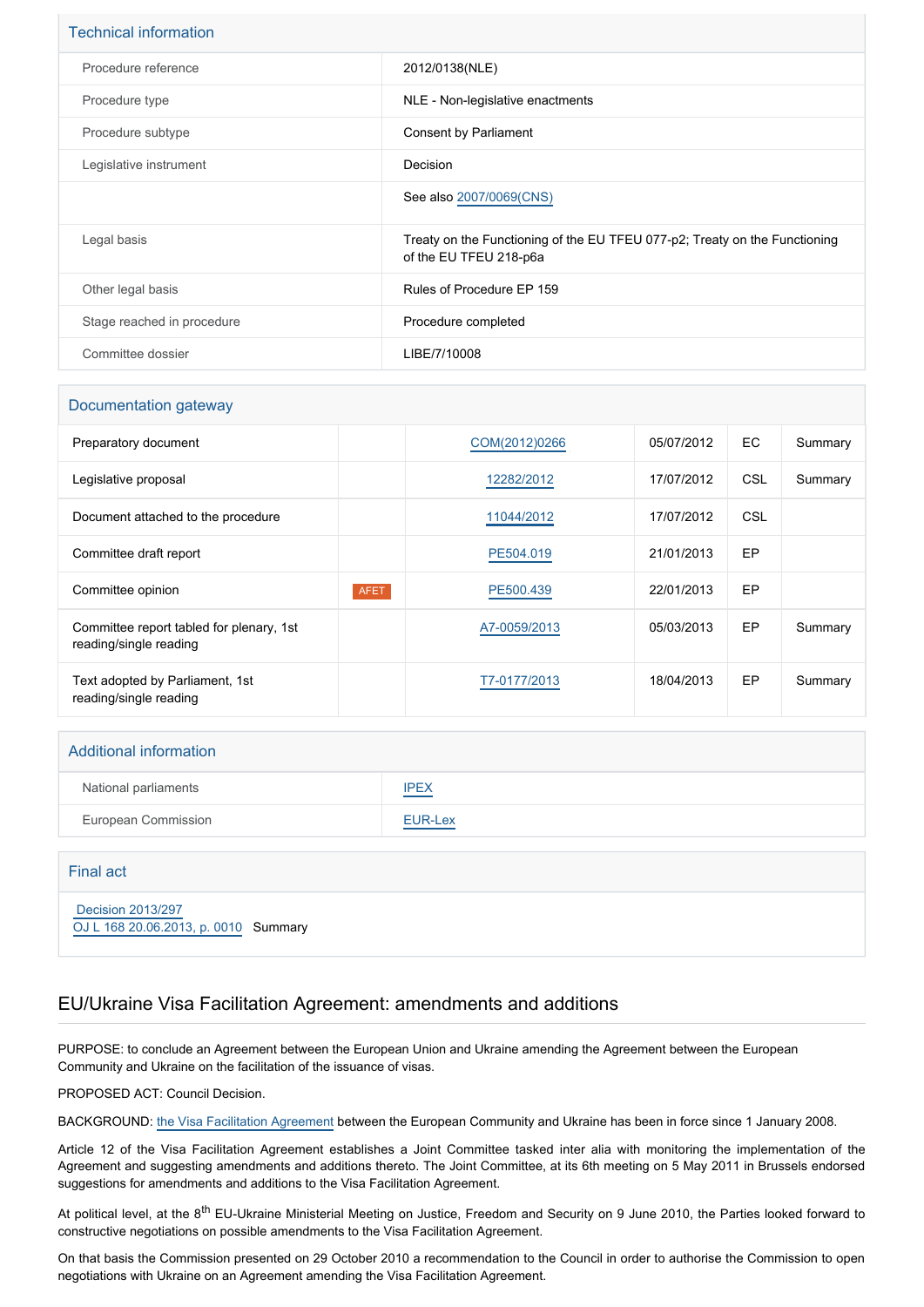Following the authorisation given by the Council on 11 April 2011, the negotiations with Ukraine on an Agreement amending the Visa Facilitation Agreement were opened in Brussels on 6 May 2011. Three further rounds of negotiations took place on 11 July 2011 in Kiev and on 9 November 2011 and 14 December 2011 in Brussels. The final text of the amending Agreement was initialled in February 2012 by the chief negotiators.

Member States have been regularly informed and consulted in the relevant Council Working Groups at all stages of the negotiations.

The European Parliament should also approve the amending Agreement.

IMPACT ASSESSMENT: no impact assessment was carried out.

LEGAL BASIS: Article 77(2a), in conjunction with Article 218 (6)(a) of the Treaty on the Functioning of the European Union (TFEU).

CONTENT: this proposed Decision hereby concludes the Agreement between the European Union and Ukraine amending the Agreement between the European Community and Ukraine on the facilitation of the issuance of visas. It amends the 2008 Agreement as follows:

(1) simplified requirements for documents to be presented regarding the purpose of the journey for the following categories of applicants:

- drivers conducting international cargo and passenger transportation services and journalists: have been reviewed.
- members of the technical crew accompanying journalists, participants in official exchange programmes organised by municipal entities other than twin cities, close relatives of EU citizens residing in the territory of the Member State of which they are nationals, persons accompanying persons visiting for medical reasons, representatives of civil society organisations undertaking trips for the purposes of educational training, seminars, conferences, members of the professions participating in international exhibitions, conferences, symposia, seminars or other similar events, representatives of religious communities, and participants in official EU cross-border cooperation programmes: have been introduced;

(2) clarification of the provisions on the period of validity of multiple-entry visas for the following categories of applicants:

- the categories listed in Article 5(1) of the Visa Facilitation Agreement as well as national and regional prosecutors and their deputies, spouses, children and parents visiting citizens of the European Union residing in the territory of the Member State of which they are nationals, and the technical crew accompanying journalists in a professional capacity:
- in principle, multiple-entry visas valid for five years shall be issued. Multiple-entry visas with a shorter period of validity shall only be issued where the expiry date of the travel document requires this or where the need or the intention to travel frequently or regularly is manifestly limited to a shorter period;
- the categories listed in Article 5(2) of the Visa Facilitation Agreement as well as participants in official exchange programmes organised by municipal entities other than twin cities, representatives of civil society organisations travelling regularly to Member States for the purposes of educational training, seminars, conferences, participants in official EU cross-border cooperation programmes, students and postgraduate students who regularly travel for the purposes of study or educational training, representatives of the religious communities, members of the professions participating in international exhibitions, conferences, symposia, seminars or other similar events held in the territory of the Member States, persons needing to visit regularly for medical reasons and necessary accompanying persons:
- in principle, multiple-entry visas valid for one year shall be issued. Multiple-entry visas with a shorter period of validity shall only be issued where the expiry date of the travel document requires this or where the need or the intention to travel frequently or regularly is manifestly limited to a shorter period;

(3) the possibility of charging a fee of EUR 70 in case of urgent applications:

- is abolished for cases, where the visa application and supporting documents are submitted by the visa applicant without justification only three days or less before his/her departure;
- is introduced for cases, where based on the distance between the applicant's place of residence and the place where the application has been submitted, the applicant has requested that a decision on the application be taken within three days of its submission and the consulate has accepted to take a decision within three days;

(4) a full waiving of the visa fee for the following additional categories of applicants:

close relatives of citizens of the European Union residing in the territory of the Member State of which they are nationals, participants in official exchange programmes organised by other municipal entities than twin cities, the technical crew accompanying journalists in a professional capacity, representatives of the religious communities, members of the professions participating in international exhibitions, conferences, symposia, seminars or other similar events, participants aged 25 years or less in seminars, conferences, sports, cultural or educational events, organised by non-profit organisations, representatives of civil society organisations undertaking trips for the purposes of educational training, seminars, conferences, participants in official EU cross-border cooperation programmes;

(5) the possibility for an external service provider, with whom a Member State cooperates in view of issuing a visa, to charge a service fee of up to EUR 30, while maintaining the possibility of all applicants to lodge their applications directly at a consulate;

(6) the requirement that appointments for lodging an application, where required, shall, as a rule, take place within a period of two weeks from the date when the appointment was requested;

(7) the exemption from the visa requirement for short stays for the citizens of Ukraine who are holders of biometric service passports.

It should be noted that a European Union declaration on the provision containing this exemption from the visa requirement is attached to the amending Agreement. The amending Agreement clarifies that this does not affect the applicability of provisions of existing bilateral Agreements or arrangements between individual Member States and Ukraine on the exemption of the holders of non-biometric service passports from the visa requirement for short stays. Replying to a specific request formulated by Ukraine, a European Union Declaration is attached to the amending Agreement on:

- documents to be submitted when applying for short stay visas;

- facilitations for family members not covered by the legally binding provisions of the Visa Facilitation Agreement.

Territorial applications: the specific situations of Denmark, Ireland and the United Kingdom are reflected in the preamble. The association of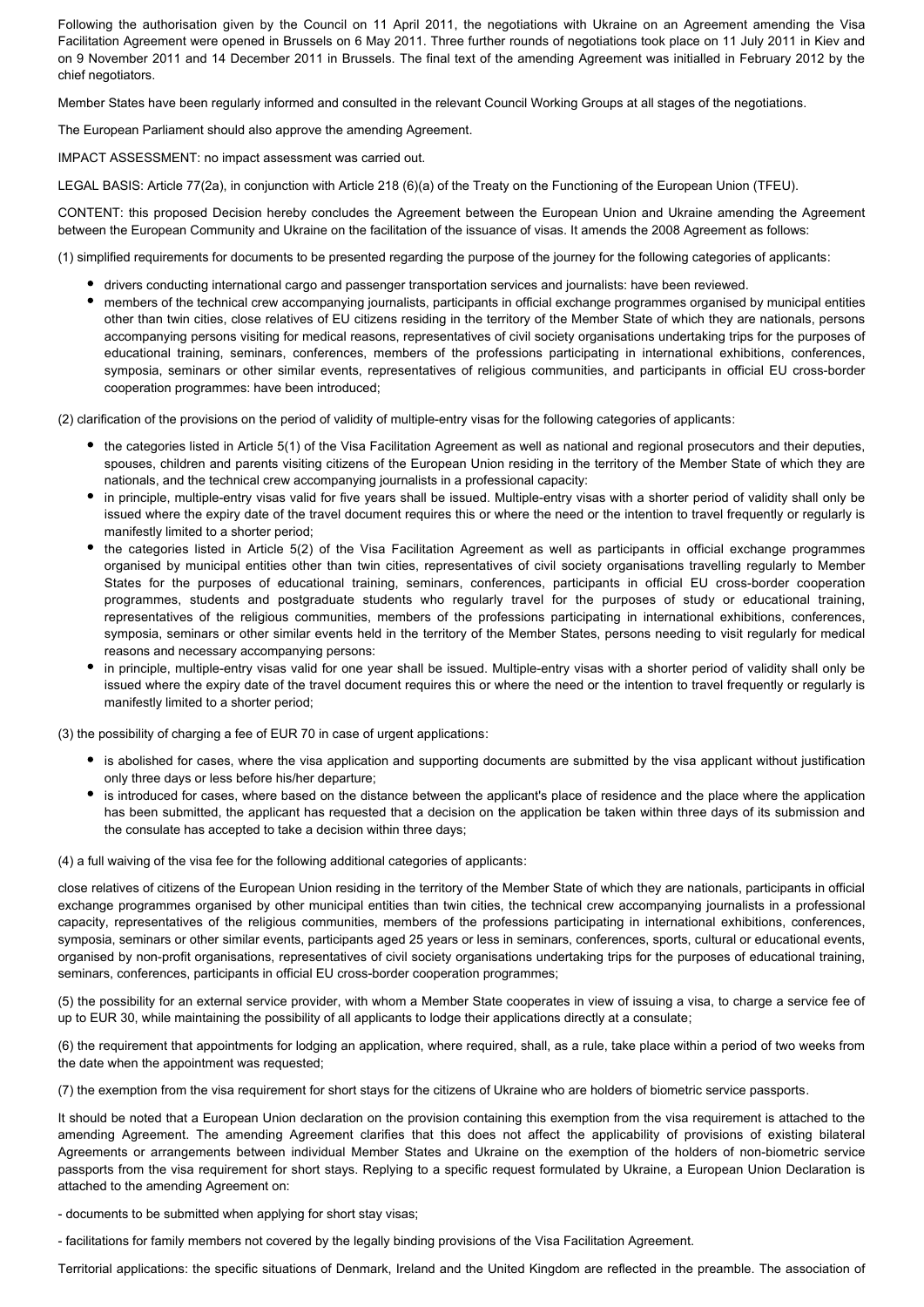Switzerland and Liechtenstein to the implementation, application and development of the Schengen acquis is reflected in a Joint Declaration to the amending Agreement.

BUDGETARY IMPLICATION: this proposal has no implications for the EU budget.

# EU/Ukraine Visa Facilitation Agreement: amendments and additions

PURPOSE: to conclude an Agreement between the European Union and Ukraine amending the Agreement between the European Community and Ukraine on the facilitation of the issuance of visas.

PROPOSED ACT: Council Decision.

BACKGROUND: [the Visa Facilitation Agreement](http://www.europarl.europa.eu/oeil/popups/ficheprocedure.do?lang=EN&procnum=CNS/2007/0069) between the European Community and Ukraine has been in force since 1 January 2008.

Article 12 of the Visa Facilitation Agreement establishes a Joint Committee tasked inter alia with monitoring the implementation of the Agreement and suggesting amendments and additions thereto. The Joint Committee, at its 6th meeting on 5 May 2011 in Brussels endorsed suggestions for amendments and additions to the Visa Facilitation Agreement.

At political level, at the 8th EU-Ukraine Ministerial Meeting on Justice, Freedom and Security on 9 June 2010, the Parties looked forward to constructive negotiations on possible amendments to the Visa Facilitation Agreement.

On that basis the Commission presented on 29 October 2010 a recommendation to the Council in order to authorise the Commission to open negotiations with Ukraine on an Agreement amending the Visa Facilitation Agreement.

Following the authorisation given by the Council on 11 April 2011, the negotiations with Ukraine on an Agreement amending the Visa Facilitation Agreement were opened in Brussels on 6 May 2011. Three further rounds of negotiations took place on 11 July 2011 in Kiev and on 9 November 2011 and 14 December 2011 in Brussels. The final text of the amending Agreement was initialled in February 2012 by the chief negotiators.

Member States have been regularly informed and consulted in the relevant Council Working Groups at all stages of the negotiations.

In accordance with a Council Decision, the Agreement was signed, subject to its conclusion.

It is now necessary to approve this Agreement on behalf of the European Union.

IMPACT ASSESSMENT: no impact assessment was carried out.

LEGAL BASIS: Article 77(2a), in conjunction with Article 218 (6)(a) of the Treaty on the Functioning of the European Union (TFEU).

CONTENT: this proposed Decision hereby aims to conclude the Agreement between the European Union and Ukraine amending the Agreement between the European Community and Ukraine on the facilitation of the issuance of visas. It amends the 2008 Agreement as follows:

(1) simplified requirements for documents to be presented regarding the purpose of the journey for the following categories of applicants:

- drivers conducting international cargo and passenger transportation services and journalists: have been reviewed.
- members of the technical crew accompanying journalists, participants in official exchange programmes organised by municipal entities other than twin cities, close relatives of EU citizens residing in the territory of the Member State of which they are nationals, persons accompanying persons visiting for medical reasons, representatives of civil society organisations undertaking trips for the purposes of educational training, seminars, conferences, members of the professions participating in international exhibitions, conferences, symposia, seminars or other similar events, representatives of religious communities, and participants in official EU cross-border cooperation programmes: have been introduced;

(2) clarification of the provisions on the period of validity of multiple-entry visas for the following categories of applicants:

- the categories listed in Article 5(1) of the Visa Facilitation Agreement as well as national and regional prosecutors and their deputies, spouses, children and parents visiting citizens of the European Union residing in the territory of the Member State of which they are nationals, and the technical crew accompanying journalists in a professional capacity:
- in principle, multiple-entry visas valid for five years shall be issued. Multiple-entry visas with a shorter period of validity shall only be issued where the expiry date of the travel document requires this or where the need or the intention to travel frequently or regularly is manifestly limited to a shorter period;
- the categories listed in Article 5(2) of the Visa Facilitation Agreement as well as participants in official exchange programmes organised by municipal entities other than twin cities, representatives of civil society organisations travelling regularly to Member States for the purposes of educational training, seminars, conferences, participants in official EU cross-border cooperation programmes, students and postgraduate students who regularly travel for the purposes of study or educational training, representatives of the religious communities, members of the professions participating in international exhibitions, conferences, symposia, seminars or other similar events held in the territory of the Member States, persons needing to visit regularly for medical reasons and necessary accompanying persons:
- in principle, multiple-entry visas valid for one year shall be issued. Multiple-entry visas with a shorter period of validity shall only be issued where the expiry date of the travel document requires this or where the need or the intention to travel frequently or regularly is manifestly limited to a shorter period;

(3) the possibility of charging a fee of EUR 70 in case of urgent applications:

- is abolished for cases, where the visa application and supporting documents are submitted by the visa applicant without justification only three days or less before his/her departure;
- is introduced for cases, where based on the distance between the applicant's place of residence and the place where the application has been submitted, the applicant has requested that a decision on the application be taken within three days of its submission and the consulate has accepted to take a decision within three days;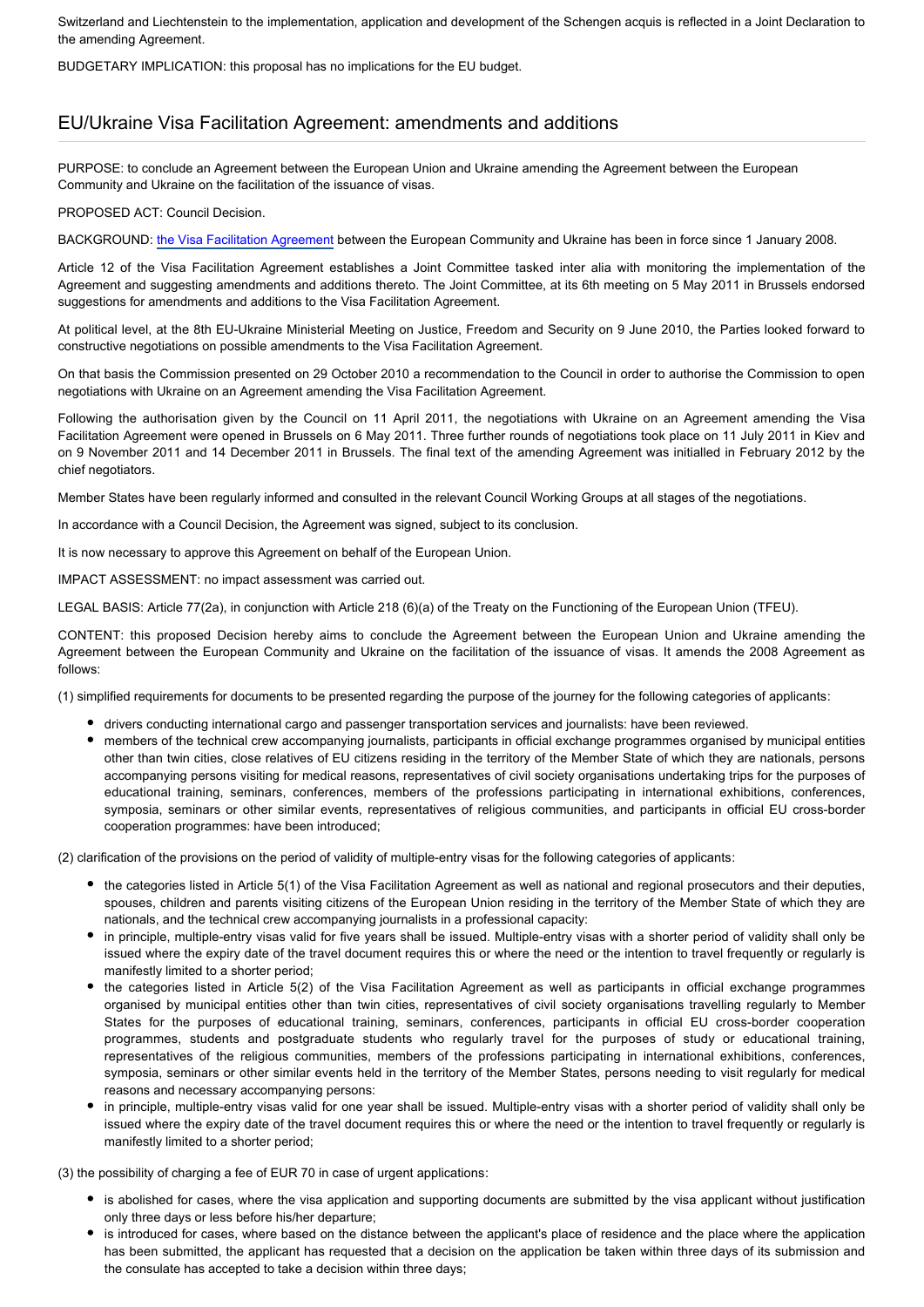(4) a full waiving of the visa fee for the following additional categories of applicants:

close relatives of citizens of the European Union residing in the territory of the Member State of which they are nationals, participants in official exchange programmes organised by other municipal entities than twin cities, the technical crew accompanying journalists in a professional capacity, representatives of the religious communities, members of the professions participating in international exhibitions, conferences, symposia, seminars or other similar events, participants aged 25 years or less in seminars, conferences, sports, cultural or educational events, organised by non-profit organisations, representatives of civil society organisations undertaking trips for the purposes of educational training, seminars, conferences, participants in official EU cross-border cooperation programmes;

(5) the possibility for an external service provider, with whom a Member State cooperates in view of issuing a visa, to charge a service fee of up to EUR 30, while maintaining the possibility of all applicants to lodge their applications directly at a consulate;

(6) the requirement that appointments for lodging an application, where required, shall, as a rule, take place within a period of two weeks from the date when the appointment was requested;

(7) the exemption from the visa requirement for short stays for the citizens of Ukraine who are holders of biometric service passports.

It should be noted that a European Union declaration on the provision containing this exemption from the visa requirement is attached to the amending Agreement. The amending Agreement clarifies that this does not affect the applicability of provisions of existing bilateral Agreements or arrangements between individual Member States and Ukraine on the exemption of the holders of non-biometric service passports from the visa requirement for short stays.

Replying to a specific request formulated by Ukraine, a European Union Declaration is attached to the amending Agreement on:

- documents to be submitted when applying for short stay visas;
- facilitations for family members not covered by the legally binding provisions of the Visa Facilitation Agreement.

Territorial applications: the specific situations of Denmark, Ireland and the United Kingdom are reflected in the preamble. The association of Switzerland and Liechtenstein to the implementation, application and development of the Schengen acquis is reflected in a Joint Declaration to the amending Agreement.

BUDGETARY IMPLICATION: this proposal has no implications for the EU budget.

# EU/Ukraine Visa Facilitation Agreement: amendments and additions

The Committee on Civil Liberties, Justice and Home Affairs adopted the recommendation by Claude MORAES (S&D, UK) on the draft Council decision on the conclusion of the Agreement between the European Union and Ukraine amending the Agreement between the European Community and Ukraine on the facilitation of the issuance of visas.

The committee recommends the European Parliament to give its consent to the conclusion of the Agreement which will facilitate citizens lives and strengthen people-to-people contact, making travel conditions easier for ordinary citizens.

# EU/Ukraine Visa Facilitation Agreement: amendments and additions

The European Parliament adopted a legislative resolution on the draft Council decision on the conclusion of the Agreement between the European Union and Ukraine amending the Agreement between the European Community and Ukraine on the facilitation of the issuance of visas.

Parliament consents to the conclusion of the Agreement.

# EU/Ukraine Visa Facilitation Agreement: amendments and additions

PURPOSE: to conclude the Agreement between the European Union and Ukraine amending the Agreement between the European Community and the Republic of Moldova on the facilitation of the issuance of visas.

NON-LEGISLATIVE ACT: Council Decision 2013/297/EU on the conclusion of the Agreement between the European Union and Ukraine amending the Agreement between the European Community and Ukraine on the facilitation of the issuance of visas.

BACKGROUND: in accordance with Council Decision 2012/428/EU, the Agreement between the European Union and Ukraine amending the Agreement between the European Community and Ukraine on the facilitation of the issuance of visas was signed on 23 July 2012, subject to its conclusion.

It is now appropriate to approve the agreement on behalf of the European Union.

CONTENT: by means of this Decision, [the Agreement between the European Community and Ukraine on the facilitation of the issuance](http://www.europarl.europa.eu/oeil/popups/ficheprocedure.do?reference=2007/0069(CNS)) of [visas](http://www.europarl.europa.eu/oeil/popups/ficheprocedure.do?reference=2007/0069(CNS)), which entered into force on 1 January 2008, is amended as follows:

- simplified requirements for documents to be presented regarding the purpose of the journey for certain categories of applicants;
- clarification of the provisions on the period of validity of multiple-entry visas for certain categories of applicants;
- $\bullet$ the possibility of charging a fee of EUR 70 in case of urgent applications;
- a full waiving of the visa fee for certain categories of applicants;
- the possibility for an external service provider, with whom a Member State cooperates in view of issuing a visa, to charge a service fee of up to EUR 30;
- the requirement that appointments for lodging an application, where required, shall, as a rule, take place within a period of two weeks